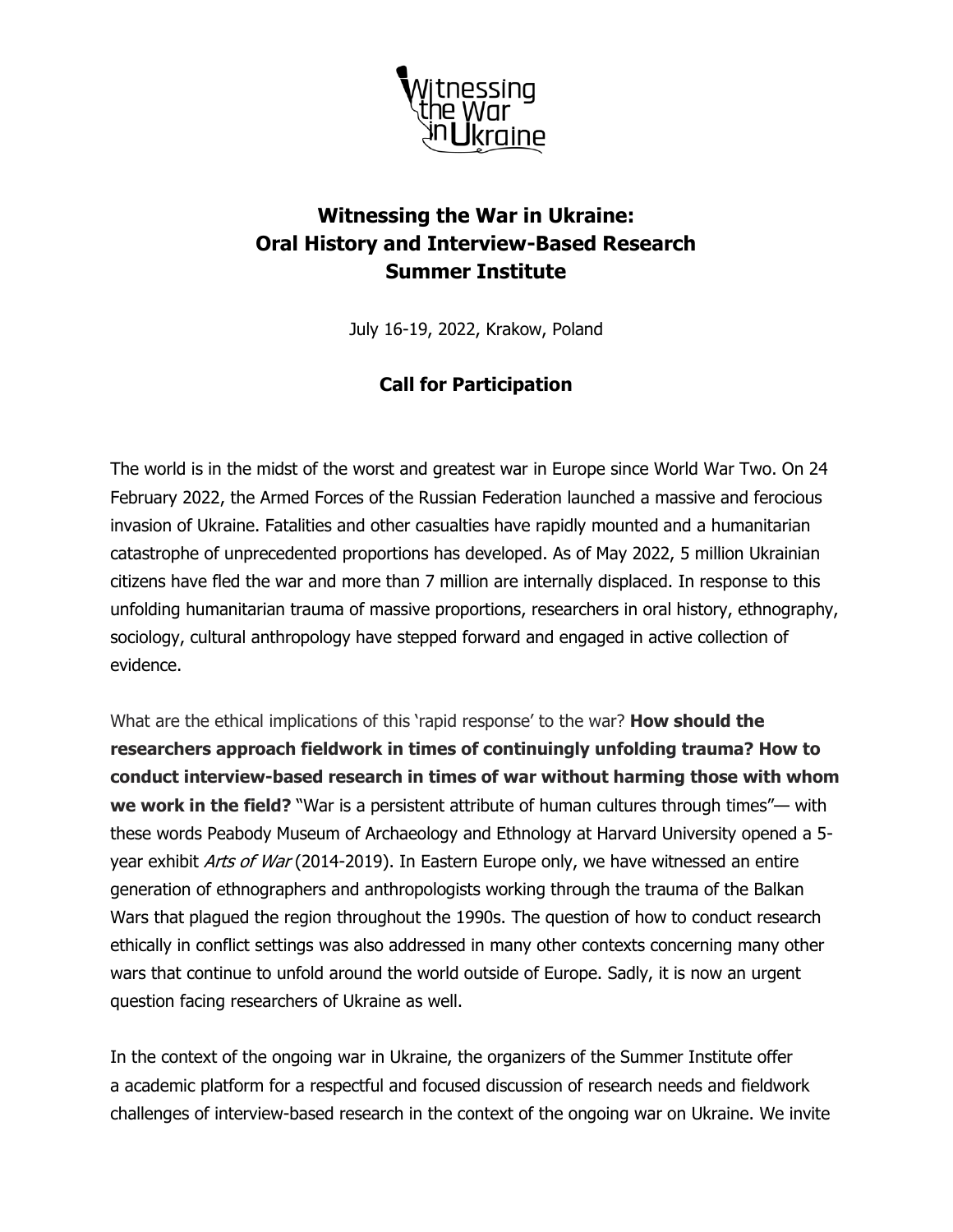

oral historians, anthropologists, sociologists, psychologists and other students and researchers relying on interview methods in their research on human experience of the war in Ukraine to join our Summer Institute for an in-depth exchange of ideas and expertise on how to engage in such research in ethically responsible and methodologically sound ways.

## **Activities**

The work of the summer institute is organized in the following way.

**Part One** of the institute will feature presentations by established experts in the fields of oral history and related fields focusing on interview-based research in the context of war and trauma.

**Part Two** will consist of seminar and workshop sessions. In the seminars, the institute experts and participants will discuss key methodological and ethical aspects of interview-based research in times of unfolding trauma. Participants will be asked to work through assigned reading material in advance to engage in the discussion of the topic. During the **workshop** sessions led by the Institute faculty, participants will share their own ongoing or planned projects and engage with other participants in the discussion of their work.

Confirmed Invited Speakers:

**Alessandro Portelli**, University of Rome La Sapienza **Andreas Hamburger**, International Psychoanalytic University Berlin

The Summer School will be held **in person** in Krakow, Poland. Working language of the Institute is English. Hybrid hosting is not currently planned. Accepted participants will be provided with accommodation and travel assistance. There is no tuition for the Summer School and no credit is offered, but participants can request a certificate of participation.

To participate in the Institute, please apply via **[this form.](https://forms.gle/kSQFUgcadSf2YY829)**

The application must include **personal statement** in English explaining how this summer institute will benefit your research and ongoing or planned projects, **brief CV**, and **personal** and **contact information**.